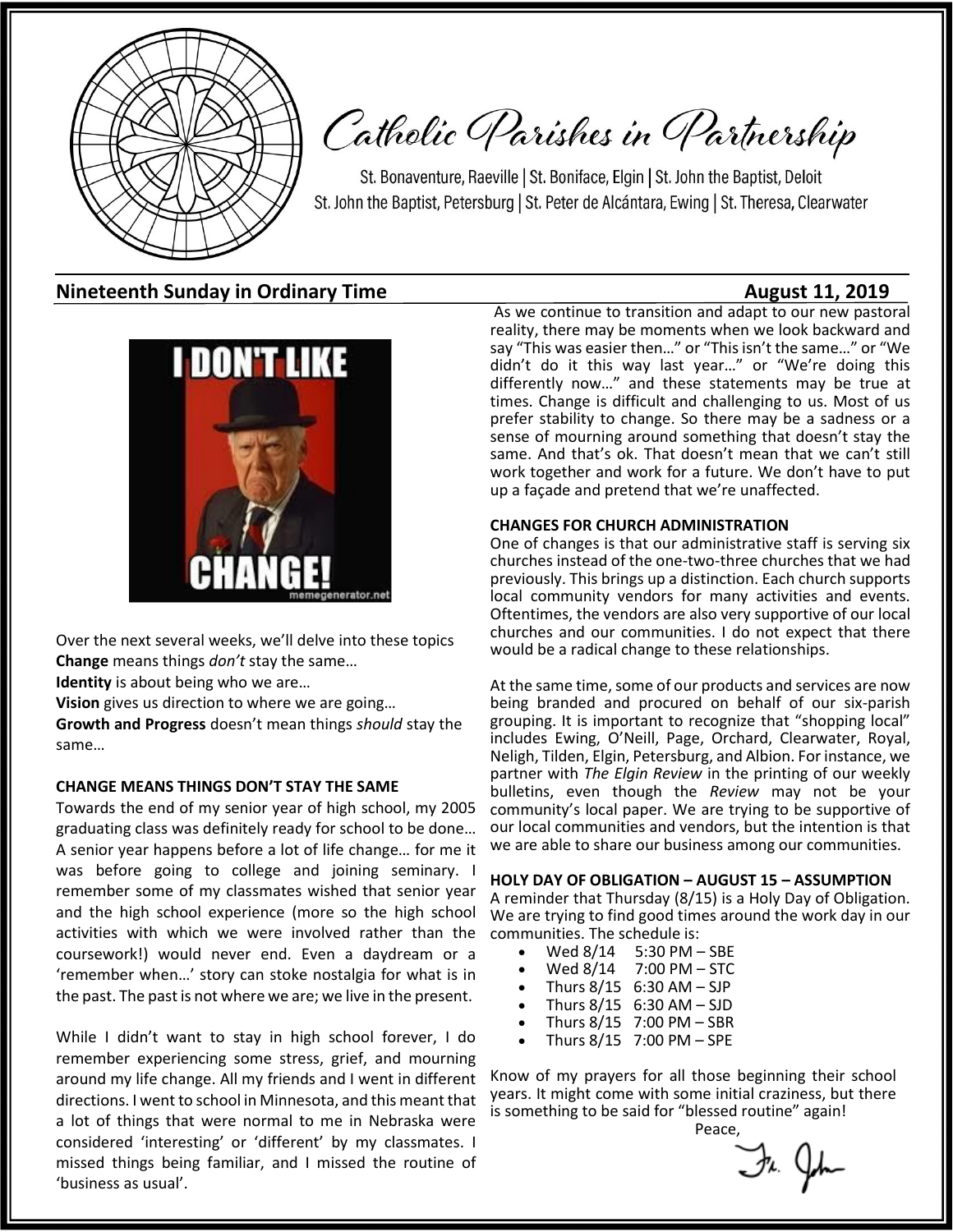

### **Weekend Mass Schedule**

**Saturday: 5:30 pm** St. Peter de Alcantra, Ewing **Saturday: 7:00 pm** St. John the Baptist, Petersburg

**Sunday: 8:00 am** St. Bonaventure, Raeville **Sunday: 10:00 am** St. Boniface, Elgin Sunday: 10:00 am St. Theresa of Avil St. Theresa of Avila, Clearwater **Sunday: 11:30 am** St. John the Baptist, Deloit

#### **RELIGIOUS**

Fr. John Norman, Pastor PO Box 37- Ewing, NE 402-626-7605 Email: jmnorman@archomaha.org Fr. Kevin Vogel, Assoc. Pastor PO Box B- Elgin 402-843-2345 Email: [kwvogel@archomaha.org](mailto:kwvogel@archomaha.org) Deacon Dennis Wiehn 402-843-0182 Deacon John Starman 402-386-5570 Deacon William Camp (retired) 402-843-5464 Sister Patricia Hoffman PO Box 219 402-843-5461 **Emergencies Needing a Priest: call office numbers and system will re-direct your call. Elgin Office** (office entrance is east side of rectory) Mailing Address: PO Box B, Elgin NE 68636 Parish Office Phone 402-843-2345 Fax 402-843-2253 St. Boniface Gym Phone 402-843-2249  **Website**: [www.stbonparishes.com](http://www.stbonparishes.com/) Hours: Monday 1pm-4pm Tuesday-Thursday (Closed 12-1 pm) 9am-4pm Friday (in Summer) 9am-12pm Michele Reicks [mreicks@stbonparishes.com](mailto:mreicks@stbonparishes.com) Linda Moser [lmoser@stbonparishes.com](mailto:lmoser@stbonparishes.com) **Petersburg Office** (office entrance is north entr. Werner Hall) Mailing Address: PO Box 608, Petersburg NE 68652 Parish Office Phone 402-386-5580 Hours: Wednesday 10:00 am-3:00pm Jaci Hoefer in the intermediate property in the intervalse property in the set of the intervalse property in the intervalse property in the intervalse property in the intervalse property in the intervalse property in the i **Ewing Office** (office entrance is front door of Rectory) Mailing Address: PO Box 67, Ewing, NE 68735 Helen Larson) 402-626-7605 Hours: Monday and Thursday 19:00am – Noon **Catholic Schools St. Boniface School (K-6) / Pope John Central (7-12)** Betty Getzfred, Principal 402-843-5325 Website: [www.pjcrusaders.org](http://www.pjcrusaders.org/) **St. Michael School- Albion (Preschool-8)** Lisa Schumacher, Principal Website: www.stmichael esu7.org **Elgin Religious Education Family Formation (Gr. K-6)** Cheryl Veik, Coordinator 402-843-8023 **Elgin Sunday Youth Group (Gr. 7-12)** Louise Schindler, Sunday Youth Group 402-843-5375 **Petersburg Religious Education (Albion)**  Lisa Wagner, Director (to register) 308-750-0423 **(Gr. K-8)** Wednesday during School Year **6:00-7:00pm (Gr. 9-12)** Wednesday during School Year **7:15-8:15pm**

#### **Ewing, Clearwater, Rural St. John's Religioius Ed**

Elementary - Angela Tagel, Director 308-367-7246 Jr. Hi/HS - Ann Kurpgeweit and Sandy Moser, Directors Religious Ed begins the first Wednesday after Labor Day

### **COMBINED BULLETIN DEADLINE: TUESDAY NOON**

**Send t[o lmoser@stbonparishes.com](mailto:lmoser@stbonparishes.com) (AND) [mreicks@stbonparishes.com](mailto:mreicks@stbonparishes.com)**

**All parishes have one website:** <https://stbonparishes.com/> If parishes want event flyers, calendars, minutes etc. please email [mreicks@stbonparishes.com.](mailto:mreicks@stbonparishes.com) *Each parish maintains their own Facebook Page*

#### **RECONCILIATION SCHEDULE** *(watch events page for changes)*

Wednesday: 5-5:30pm- Elgin Saturday: 4:45-5:15 pm- Ewing Saturday: 6:15- 6:45 pm- Petersburg Sunday: 7:30-7:50 am- Raeville **Reconciliation will be offered** before and after each Mass, as available, and other times as shown here in the bulletin. Daily Mass Schedules for each of the six churches in our grouping will remain the same.

#### **ADORATION SCHEDULE**

**St. Peter's:** Thursday- 9- Noon First Saturday- 6:00 pm-Midnight **Elgin:** Day before First Friday , Each Month St. John's-Deloit- Devotions on Mondays at 7:00 pm

#### **PRAYER LINE REQUESTS**

**St. Boniface:** Call Betty Mackel 402-843-2394 or Mary Jane Boes 402-843-2379

**St. Bonaventure**: Call Mary Ann Fangman 402-386-5350

or Mary Ann Starman 402-386-5538 **St. John-Petersburg:** Call Kathy Koch 402-386-5481

or Kelly Starman 402-386-5570

**St. Peter-Ewing:** Lavonne Sisson 402-626-7755

**St. Theresa-Clearwater:** Teresa Kester, 402-750-0262

**St. John the Baptist-Deloit:** Jeannie Knievel 402-929-0847

#### **RENTAL REQUESTS**

**St. Bonaventure, Raeville Rectory or Hall:** Call Mary Ann Fangman 402-386-5350.

**St. John's Rectory, Petersburg:** Call Mary Lu Larson 402-843- 8420 or Jacque Luettel 402-843-8974.

**St. John's Werner Hall, Petersburg events** all need to be scheduled through Jaci Hoefer – including all funerals, events, receptions, and showers by calling 402-386-5580 or email [jhoefer@archomaha.org.](mailto:jhoefer@archomaha.org)

**St. John's Rural Clearwater**: Sue Mlnarik 402-485-2428

**St. Theresa's Clearwater:** Koryn Koinzan 402-929-0520

**St. Peter's Ewing (St. Dominic's) Hall:** Helen Larson 402- 626-7605

**Knights of Columbus Hall, (Elgin):** Dave Hoefer 402-843- 8921.

#### **SCHEDULE MASS INTENTIONS**

**St. Boniface/St. Boniface Parish:** Linda Moser 402-843-2345 **St. John's Parish- Petersburg:** Kelly Starman 402-386-5570 or email kelly starman@yahoo.com.

**St. Peter, St. John's- Deloit, St. Theresa's:** Helen Larson 402- 626-7605.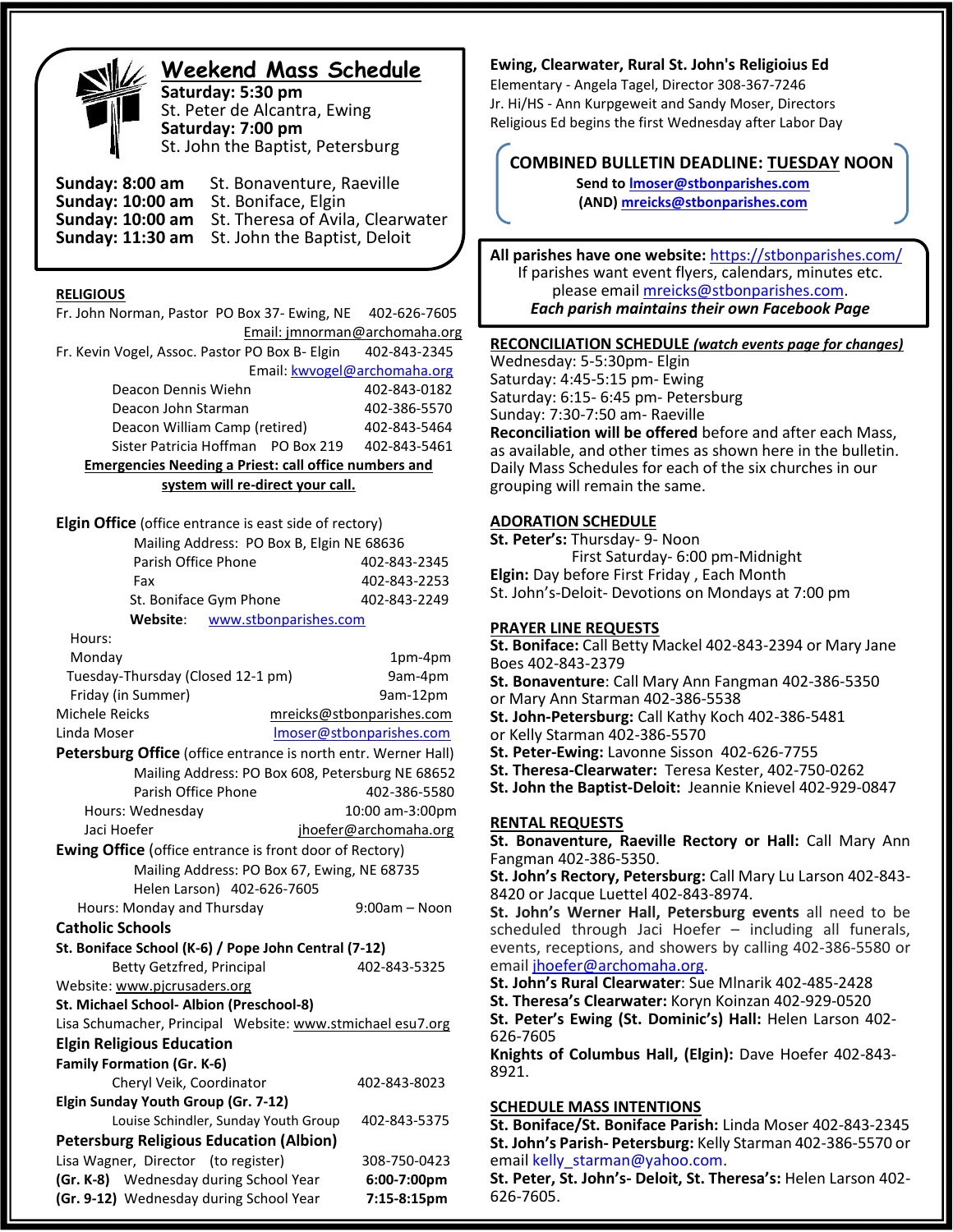### **This Week in Our Parishes……….**

| Day       | Date      | Time              | Events                                                                |
|-----------|-----------|-------------------|-----------------------------------------------------------------------|
| Sunday    | August 11 | 4:30-8:30pm       | St. Theresa Clearwater Family Fun Night at the Clearwater Park        |
|           |           |                   | (Supper and Games Provided)                                           |
| Tuesday   | August 13 | Noon              | <b>Bulletin Deadline</b>                                              |
| Tuesday   | August 13 | $6:45$ pm         | Elgin Finance Committee in Parish Meeting Room (note location & time) |
| Tuesday   | August 13 | $8:00 \text{ pm}$ | Elgin Parish Council Meeting in Parish Meeting Room (Note time)       |
| Wednesday | August 14 | ----------        | No Confessions at St. Boniface Church                                 |
| Wednesday | August 14 | $6:30 \text{ pm}$ | SB/PJ Back to School Bash Meeting/Cookout (Mass at 5:30pm- Elgin)     |
| Thursday  | August 15 | ------------      | St. Boniface Circles 5 & 6 Clean Church (at time that works)          |
| Thursday  | August 15 |                   | Deadline for Petersburg Bazaar Auction Items                          |
| Thursday  | August 15 | $8:00 \text{ pm}$ | St. John's Petersburg Parish Council Meeting                          |
| Friday    | August 16 | $8:05$ am         | SB/PJ First Day of School (Full Day)                                  |
| Friday    | August 16 | -----------       | Elgin Parish Office Closed in Afternoon                               |
| Sunday    | August 18 | $11:00$ am        | St. Theresa's Coffee & Rolls                                          |
| Sunday    | August 18 | $1:30-4:30$ pm    | <b>EMHC/Lector Training at Norfolk (Mandation Mass, Aug 28)</b>       |

### **St. Boniface Elgin**

| <b>St. DOMIGLE EIGHT</b>                  |              |  |  |  |  |
|-------------------------------------------|--------------|--|--|--|--|
| Financial Stewardship-St. Boniface-Aug. 4 |              |  |  |  |  |
| Sunday Collection (51 Env.)               | \$5,170.00   |  |  |  |  |
| <b>Children's Collection:</b>             | \$12.35      |  |  |  |  |
| Sunday Collection as of Fiscal Week 5     |              |  |  |  |  |
| <b>Budgeted Total</b>                     | \$22,058.85  |  |  |  |  |
| <b>Actual Total</b>                       | \$19,919.18  |  |  |  |  |
| <b>Amount Behind</b>                      | (\$2,139.67) |  |  |  |  |

**St. Boniface and St. Bonaventure: Please Remember In Your Prayers:** Matt Evans, Jolene Lichty, Diane Flenniken, Larry Braband, Peter Ives, Olivia Trease Anderson, Roger & Jan Sorenson, Kathy Jamieson, Terry Dinslage, Cheri (Schindler) Cavanagh, Laurie Horn, Beth Sullivan, Dave Shrader, Bob Redler, Garrett Scholz, Alfreda Pelster, Neil Childers, Margaret Dozler, Eve Kallhoff, Sally Beckman, Betty Vaisvilas, Marie Cheatum, Leonard Beckman, Shirley Henkenius, Charlotte Hoefer, Joe Buelt, Helen Borer, Karlene Moser, Shelby Iburg, Loretta Zegers, Cliff Burger, Mary Jane Henn. [Please let us know if name can be removed.



**August Sweet Corn Time! The Food Committee**

is again asking for sweet corn for the St. Boniface Thanksgiving Bazaar. They are asking for it to be frozen in one-gallon freezer bags. There is a signup sheet in the back of St.

Boniface Church (July 28-August 18) to mark down how many gallons you wish to donate. Thank you for your continued support of the Bazaar! *If you are canning items, please save for the Parish Auction.*

**St. Boniface Bazaar Raffle Solicitors** are busy contacting those who gave to the raffle last year. If you have never given and wish to donate a prize, call Jim & Mary Baum, 402-843-5802. It's a great way to advertise!



### **...with connections to our parishes: Rest in Peace**

**Vera (Salber) Buelt** of Oregon, sister of Gladys Reicks and sister-in-law of Betty Salber.

> Who am I to judge another, when I myself walk imperfectly?



 **St. Boniface Altar Society** will have Take their first meeting after the summer break on Monday, August 19 at 7:00 **Note!** pm at the convent meeting room. All ladies of the parish are invited to

attend!

**Correction: The Next Kookie Klatch will be Circle 6** on August 17 at 2pm at The Willows.



**St. Boniface, Elgin's Circle 5 & 6 will clean church** on Thursday, August 15 at a time that is convenient for you. Just be sure to mark off what you have done on the sheet. Families welcome! Thank you.

### **St. Boniface School Calendar Lottery**

| 07-29-19 | Marvin & Robin Kerkman   | \$60.00 |
|----------|--------------------------|---------|
| 07-30-19 | Susan Ebke               | \$60.00 |
| 07-31-19 | Larry & Joan Luettel     | \$60.00 |
| 08-01-19 | Melissa Stuhr            | \$80.00 |
| 08-02-19 | Elyse & Paul Warnke      | \$60.00 |
| 08-03-19 | Linda Wiehn              | \$60.00 |
| 08-04-19 | Connie Schulz            | \$75.00 |
| 08-05-19 | Ron & Peggy Wemhoff      | \$60.00 |
| 08-06-19 | Maureen Metschke         | \$60.00 |
| 08-07-19 | Billy & Linette Pelster  | \$60.00 |
| 08-08-19 | Connie Knuth             | \$60.00 |
| 08-09-19 | Joe & Connie Seier       | \$60.00 |
| 08-10-19 | Chris & Laurie Waterbury | \$60.00 |
| 08-11-19 | Gene & Bunny Coleman     | \$75.00 |
|          |                          |         |

### **CEC Means Opportunity**

Many have asked what CEC is. A Christian's Encounter Christ (CEC) Weekend is a personal and communal encounter with Christ through the Holy Spirit which leads to a lifelong relationship with God by living a method of ongoing spiritual growth and evangelization of our Catholic faith. If you wish to attend, talk to someone you know who has made a weekend, or call Michele at the Parish Office for more information!

#### 2019 Weekends-Norfolk **MEN: Sept. 27-29 WOMEN: Oct. 18-20 MEN: Nov. 1-3 WOMEN: Nov. 22-24** \* For those who are married, husbands must attend first, and will not

be registered without their wives registering at the same time for the next women's. Weekends fill up fast!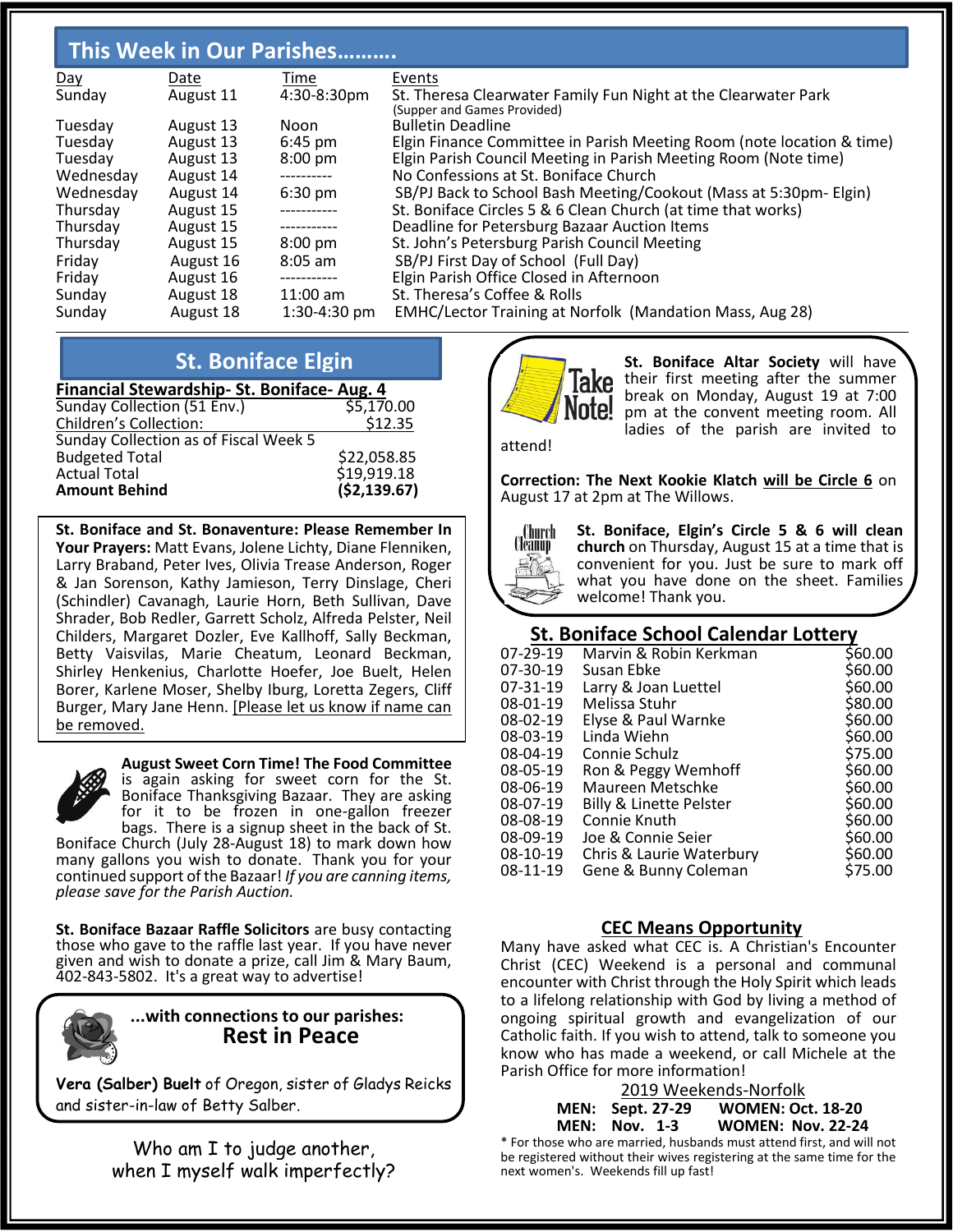|                                                                                           |                                                |                                                                             | Liturgical Schedule for Assumption Holy Day, August 14-15, 2019                     |                                                |                                |                                                                  |                                                                                               |
|-------------------------------------------------------------------------------------------|------------------------------------------------|-----------------------------------------------------------------------------|-------------------------------------------------------------------------------------|------------------------------------------------|--------------------------------|------------------------------------------------------------------|-----------------------------------------------------------------------------------------------|
| Weekend                                                                                   | <b>Servers</b>                                 | <b>Ushers</b>                                                               | Greeters/<br>Rosary<br><b>Leaders</b>                                               | <b>Gift Bearers</b>                            | Lectors                        | Music                                                            | <b>EMHC</b><br>(*to the sick)                                                                 |
| <b>Assumption Vigil</b><br>Wednesday,<br>August 14<br>5:30 pm<br>St. Boniface Elgin       | Brooklyn<br>Meis<br>Elizabeth<br>Moser         | Dave Eischeid<br>Ron Eischeid<br>Travis<br>Eischeid<br><b>Bill Eischeid</b> | Eric & Brenda<br>Meis Family-<br>W, N & S                                           | John &<br>Tracy<br>Beckman<br>Family           | Luke<br><b>Beckman</b>         | Rachel<br><b>Becker</b>                                          | Pastor, Sue<br>Schiltmeyer                                                                    |
| <b>Assumption Vigil</b><br>Wednesday<br>August 14<br>7:00 pm<br>St. Theresa<br>Clearwater | <b>Volunteers</b>                              |                                                                             |                                                                                     |                                                |                                |                                                                  |                                                                                               |
| <b>Assumption</b><br>Thursday<br>August 15<br>$6:30$ am<br>St. John's<br>Deloit           | <b>Volunteers</b>                              |                                                                             |                                                                                     |                                                |                                |                                                                  |                                                                                               |
| <b>Assumption</b><br>Thursday<br>August 15<br>$6:30$ am<br>St. John<br>Petersburg         | Kaci &<br>Karlie Wies                          | Larry Zegers<br>Dale Salber                                                 | Money<br>Counters<br>Dave Pieke<br>Keith<br>Schumacher                              |                                                | Teresa<br>Heying               | Guitar<br>Group                                                  | Theresa Knust<br>Jane Thieman                                                                 |
| <b>Assumption</b><br>Thursday<br>August 15<br>7:00 pm<br>St. Bonaventure<br>Raeville      | Emma<br>Lordemann<br>Riley<br>Lordemann        | Mark<br>Grundmayer<br>Jerry Schrage                                         | Ken & Joan<br>Stuhr                                                                 | Cyril & Joyce<br>Pelster                       | Fred<br>Fangman                | Joyce<br>Reestman                                                | <b>Brian Stuhr</b>                                                                            |
| <b>Assumption</b><br>Thursday<br><b>August 15</b><br>7:00 pm<br>St. Peter's Ewing         | <b>Volunteers</b>                              |                                                                             |                                                                                     |                                                |                                |                                                                  |                                                                                               |
|                                                                                           |                                                |                                                                             | Liturgical Schedule for Saturday- Sunday, August 17-18, 2019                        |                                                |                                |                                                                  |                                                                                               |
| Saturday<br><b>August 17</b><br>$5:30$ pm<br>St. Peter's Ewing                            | Jack Barlow<br>Michael<br>Koenig               | Ed Nordby<br>Denis<br>Bergstrom                                             |                                                                                     | Kevin & Lisa<br>Schrunk<br>Family              | Sierra<br>Summers              | Follow<br>Schedule                                               | <b>Greg Thramer</b>                                                                           |
| <b>Saturday</b><br>August 17<br><b>7:00 pm</b><br>St. John's<br>Petersburg                | Caden &<br>Cali Stokes                         | Gene & Devin<br>Knust                                                       | Money<br>Counters<br>Carol Luettel<br><b>Bob Heying</b>                             |                                                | Jayne Prince                   | Guitar<br>Group                                                  | Lisa<br>Schumacher<br>Jane Thieman                                                            |
| Sunday<br>August 18<br>8:00a.m.<br>St. Bonaventure<br>Raeville                            | Reese<br>Stuhr<br>Samantha<br>Stuhr            | Tyler<br>Reestman<br><b>Matt Sands</b>                                      | Mark & Carole<br>Tharnish                                                           | Eric & Jenna<br>Lordemann<br>Family            | <b>Mark</b><br>Grundmayer      | Joyce<br>Reestman                                                | Ken Stuhr                                                                                     |
| <b>Sunday</b><br>August 18<br>10:00 a.m.<br>St. Boniface<br>Elgin                         | Jovie<br>Vaisvilas<br>Juliana<br>McNally       | Dave<br>Gossman<br>Eric<br>Haselhorst<br>Gene<br>Heithoff<br>Jerry Heithoff | Eric & Callie<br>Haselhorst<br>Family-W<br>Mark &<br><b>Brenda</b><br>Schrage-N & S | Vera Dell<br>Stuhr<br><b>Bulah</b><br>Hofacker | <b>Tracy</b><br><b>Beckman</b> | Rachel<br><b>Becker</b><br>Ally<br>Selting<br>Skylar<br>Reestman | No Precious<br>Blood-<br>Pastor,<br>Deacon, *Luke<br>Henn, *Terry<br>Reicks, *Luke<br>Beckman |
| <b>Sunday</b><br>August 18<br>$10:00$ am<br>St. Theresa's<br>Clearwater                   | Joe Ahlers<br>Kellen<br><b>Mlnarik</b>         | <b>Chris Moser</b><br>Kevin<br>Rittscher                                    |                                                                                     | <b>Vicky Latzel</b>                            | Carol Kester                   | Follow<br>Schedule                                               | Kevin Filsinger                                                                               |
| <b>Sunday</b><br>August 18<br>11:30 a.m.<br>St. John's<br>Deloit                          | Emily<br>Kurpgeweit<br>Rachel<br><b>Dierks</b> | <b>Chris</b><br>Lemburg<br>Paul Bartak                                      |                                                                                     | Paul & Sonja<br><b>Bartak</b><br>Family        | <b>Angie Tagel</b>             | Follow<br>Schedule                                               | John Knievel                                                                                  |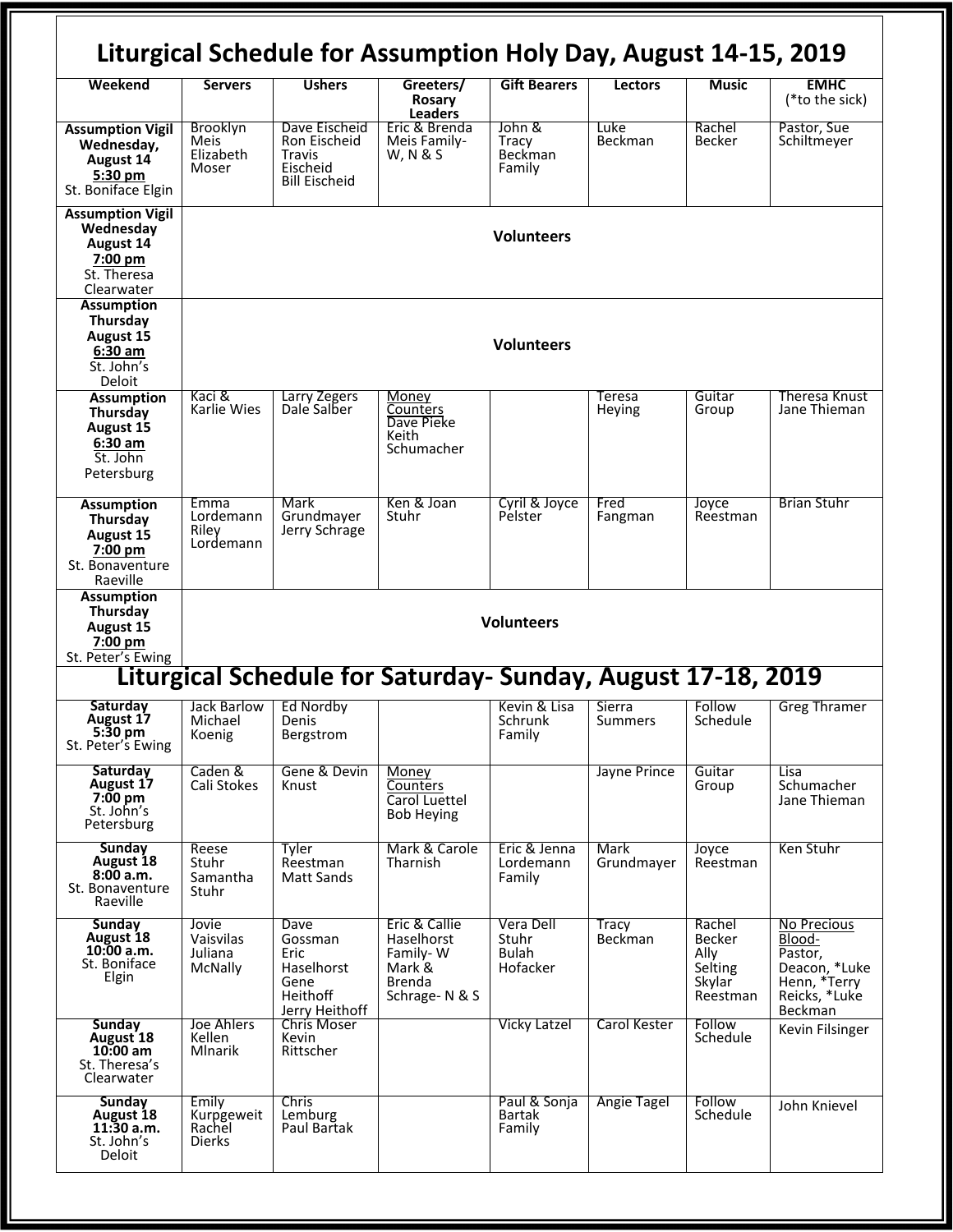### **Mass Intentions For the Week…….**

| Location       | <u>Day</u> | Date      | T <u>ime</u>  | Cele. | <b>Intentions</b>                   |                            |
|----------------|------------|-----------|---------------|-------|-------------------------------------|----------------------------|
| (SBE)Elgin     | Monday     | August 12 | $8:15$ am     |       | <b>Communion Service</b>            |                            |
| (SJD) Deloit   | Monday     | August 12 |               |       | No Mass                             |                            |
| (SBR) Raeville | Tuesday    | August 13 | $8:30$ am     |       | +Paysen Ann Guthard                 |                            |
| (SPE)Ewing     | Tuesday    | August 13 | ------------  |       | No Mass                             |                            |
| (SJP) Peters.  | Wednesday  | August 14 | ------------- |       | No Mass                             |                            |
| (SBE) Elgin    | Wednesday  | August 14 | 5:30 pm       | KV    | +Rollie Reicks/+Vera (Salber) Buelt | <b>Assumption Holy Day</b> |
| (STC)Clearw.   | Wednesday  | August 14 | $7:00$ pm     | JN    | +Harold & Lucille Kester            | <b>Assumption Holy Day</b> |
| (SJD) Deloit   | Thursday   | August 15 | $6:30$ am     | JN    | +Buss Preusser                      | <b>Assumption Holy Day</b> |
| (SJP) Peters.  | Thursday   | August 15 | $6:30$ am     | KV    | +Gerry Nissen & Jim Borer           | <b>Assumption Holy Day</b> |
| (SBR) Raeville | Thursday   | August 15 | 7:00 pm       | JN    | +Floyd Henn/ Bernard Kuhlman        | <b>Assumption Holy Day</b> |
| (SPE) Ewing    | Thursday   | August 15 | $7:00$ pm     | KV    | +Bert Noffke & Frances Spangler     | <b>Assumption Holy Day</b> |
| (SBE)Elgin     | Friday     | August 16 | $8:15$ am     |       | +Betty & Beverly Buelt              |                            |
| (SJD) Deloit   | Friday     | August 16 | $8:30$ am     |       | +Floyd Henn & Cindy Bahaboj         |                            |
| (SPE) Ewing    | Saturday   | August 17 | 5:30 pm       | JN    | +Jerry Rotherham                    |                            |
| (SJP) Peters.  | Saturday   | August 17 | $7:00$ pm     | KV.   | +Jerome & Betty Temme               |                            |
| (SBR) Raeville | Sunday     | August 18 | $8:00$ am     | KV.   | +Sally Meis                         |                            |
| (STC) Clearw.  | Sunday     | August 18 | $10:00$ am    | JN    | Living Members of our Parishes      |                            |
| (SBE) Elgin    | Sunday     | August 18 | $10:00$ am    | KV.   | +Leonard & Francis Baum             |                            |
| (SJD) Deloit   | Sunday     | August 18 | $11:30$ am    | JN    | +Phyllis Bartak                     |                            |
|                |            |           |               |       |                                     |                            |

#### **Abbreviations:**

ī

- $SPE St.$  Peter de Alcantara in Ewing
- STC St. Theresa of Avila in Clearwater
- $SD St.$  John the Baptist Church of Deloit
- $SJP St.$  John the Baptist in Petersburg
- $SBE St.$  Boniface in Elgin
- SBR St. Bonaventure in Raeville



### **Formation of our Youth**

#### **Pope John/St. Boniface Back to School Night**



**Wednesday, August 14: 5:30 p.m. Mass @ St. Boniface with our "back to school night/open house/grill out" 6:30-8:30 p.m.** The open house will start at 6:15 pm for parents and

students may bring their supplies to the classrooms and set up their lockers. There will be three sessions; 6:30 pm, 6:45 pm, and 7:00 pm. Parents will be assigned to a room and then rotate to the other sessions. Grill out at 7:00 p.m.



#### **St. Boniface Family Formation (Grades K-6)**

begins Wednesday, September 4 with Mass celebrated at 6:30 pm and the class to follow from 7:00-8:00 pm. If you wish to send your child/children and are not already registered, please call coordinator, Cheryl

Veik at 402-843-8023. To find out more information about what Family Formation is you can go to stbonparishes.com and look under the Faith Formation tab.

**Family Formation is looking for a 5th/6th grade catechist/teacher** for the 2019-20 year. The commitment is two class periods per month on Wednesdays September through May. Substitutes are available if you cannot be there on a particular night. Please contact Cheryl Veik 402-843-8023 for more information.



**The Pope John Choir will be performing at the** *St. Boniface Cabaret Show* **on Sunday, September 15.** Watch for more details and ticket info soon.

**Pope John--All 7th, 8th and 9th grade students, dance team, cheerleaders, anyone in a PE class and all athletes are required to have a physical** before their first scheduled practice. Be sure to sign all the required pages and turn the physical into the school office (not the coaches). Forms were given to the students last spring but if you need a copy please stop at the school office.



**St. Boniface and Pope John School Parents** are reminded that they are required to deposit \$75 in their lunch account by August 15<sup>th</sup>. All families with Pre-K only students, need to have at least \$20 in your account to<br>or afternoon milk. \*\*\*\*NOTE

cover morning or afternoon CHANGE\*\*\*\*You may mail payment Attn: **Sandi Henn***, PJ/SB Lunch Program, PO Box 179, Elgin, NE 68636. Free and Reduced application forms should be mailed to Attn: Debbie at the school address as well. Deadline for forms is August 15th for new parents and September 22nd for all others.* 

One feature that will be new this year is that you will be able to make an<br>electronic payment. Please go payment. Please go<br>picrusaders.org.and follow to [http://lunch.pjcrusaders.org](https://lunch.pjcrusaders.org/) and the directions. You can use the memo field to specify which family is to be credited. The electronic payment service is powered by Tithely and is secure. You will be able to set up reoccurring payments if you wish.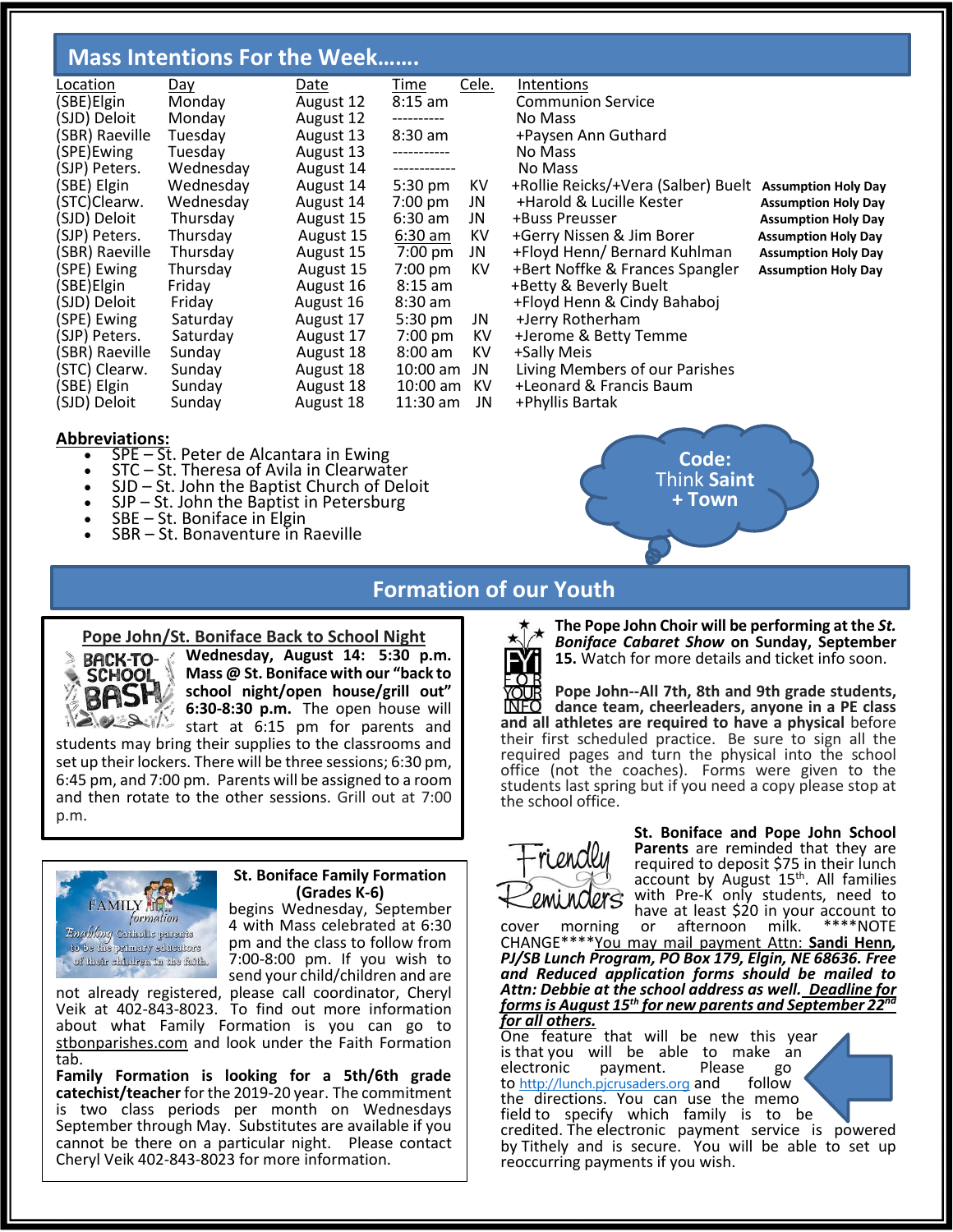#### *~St. Boniface/St. Bonaventure Vocation Committee* **St. John's Petersburg**

### **St. John the Baptist Petersburg Parish Bazaar Sunday, September 1st**

at Werner Hall, 106 North 4<sup>th</sup> St., 10 a.m. Mass in Petersburg Serving: 11 a.m. to 1 p.m. Meal in our air conditioned Werner Hall  $\sim$  Cost: Adults \$12  $\sim$  Children \$6 (ages 4-12)



Serving: Roast beef, sausage, mashed potatoes & gravy, cole slaw, homegrown sweetcorn, cucumber salad, and desserts.

#### **Meal to be followed by Parish Auction, Parish Raffle, Collector Gun Raffle, & Quilt Raffle Kids' Activities, BINGO, & Social Garden (Ongoing). Hope to See you There!**

**St. John Petersburg Parishioner packets for the big raffle & quilt raffle** are located in the back of church. "Please sell to friends & family". Cost is \$10/book for big raffle and \$5/book for quilt raffle. Extra books are available at the Church entrance or from committee members. Separate checks are needed for Big Raffle and Quilt Raffle ticket purchases. Tickets/money should turned in by August 25 by placing them in the collection basket or giving them to committee members or brought to the Raffle Table on the day of the Bazaar. Unsold tickets can be returned to the back of church at any time.

**SIGN UP POSTERS ARE IN THE BACK OF CHURCH for you to volunteer to help with the Bazaar and Donate. Thank you for your stewardship!**

#### **Deadline Near:**

**St. John's Bazaar Auction:** Items and money donations are needed for the bazaar auction. Also we are looking for Husker football or volleyball tickets. Please contact us by August 15 if possible so we can have a complete list of items the day of the auction. Call or text Dave and Jeanette Henn at 402-843-8460 or [Jhenn526@gmail.com](mailto:Jhenn526@gmail.com) or Gene and Theresa Knust at 403-843-8862 (cell) or home 402-386-5426 or [tark8862@icloud.com.](mailto:tark8862@icloud.com) The auction committee would like to thank you for your generous donations in the past to help us have a successful auction.

**St. John's (Petersburg) – Parishioners:** *Please think about our Parish Bazaar as you are freezing corn. We are still in need of garden fresh Tomatoes and Homegrown Sweetcorn.*



I

**NOTE: Mass Schedule Change:** *August 31st Saturday Mass will be* 

*held in Elgin at 7:00 pm and Sunday, September 1st Mass will* 

*be held in Petersburg at 10:00 am. Please note this if you are assigned liturgical ministries.*

**St. John Petersburg Parish Council will meet Thursday, August 15 at 8:00 pm.**

## **Cemetery Fence**

It was decided at the last St. John's Petersburg Parish Council Meeting that we will be putting a continuous fence around the cemetery. We are asking for donations to put towards this cost. **If you are willing to donate,** please call Keith Schumacher (843-0407 or Larry Pelster (843-6663).

### **Financial Stewardship- August 4**

**St. John's – Petersburg:** Adult: \$1,540.00 Loose: \$369.30 Child: \$4.00 Fuel/Heating/Cooling: \$150.00

### **St. John's Once A Month Club July Winners**

\$150.00- Tom & Connie Ketteler #166 \$100.00- Jenna Stokes #89 \$100.00- Paul & Shawn Seier #11 \$75.00- Ev Stokes #172 \$50.00- Fred & Connie Mescher #255 \$50.00- Miranda, Scott & Paige Ketteler #90 \$50.00- Tony & Nicole Levander #161 \$50.00- Brecken Knust #80 \$50.00- Walker Stuhr #25

### **St. Bonaventure Raeville**

### **Financial Stewardship- August 4 St. Bonaventure- Raeville**

| Sunday Collection (13 Env.)  | \$1,040.00 |
|------------------------------|------------|
| <b>Children's Collection</b> | \$10.00    |
| Building/Maintenance         | \$100.00   |
| <b>Sunday Collection</b>     |            |
| As of Fiscal Week 5          |            |
| <b>Budgeted Total</b>        | \$5,000.00 |
| <b>Actual Total</b>          | \$4,416.00 |
| <b>Amount Behind</b>         | (5584.00)  |
|                              |            |

**The St. Bonaventure Hall** description, photos and contract, can be found on the parish website, stbonparishes.com under the "about" tab. To reserve a date for hall or rectory rental, you need to speak directly to Mary Ann Fangman, 402-386-5350.



**Sacrament of Confirmation Sunday, October 27 10:00am Mass at St. Bonaventure Church**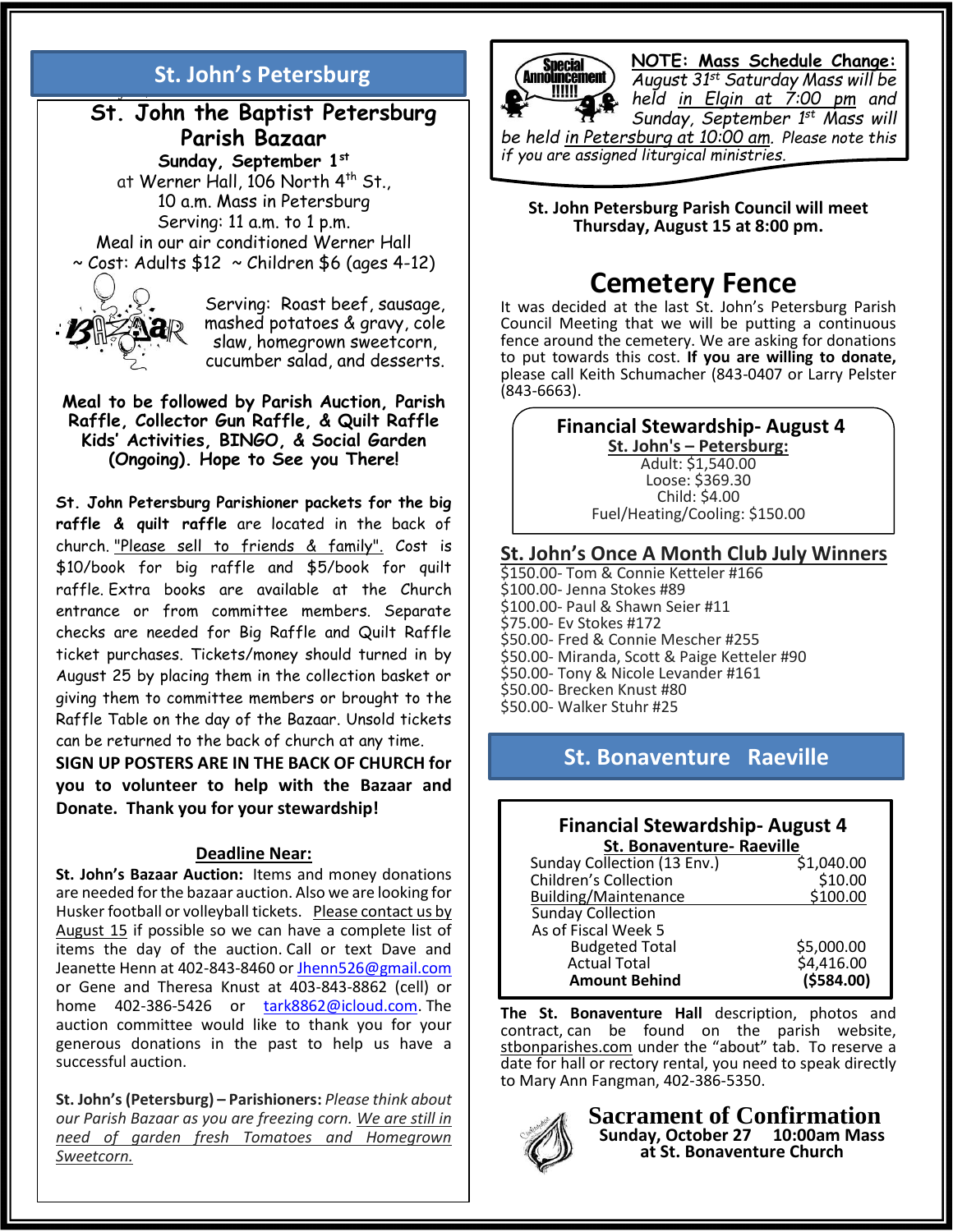**St. Peter's Ewing St. Theresa's Clearwater St. John's Deloit** 

**Financial Stewardship St. Peter's- Ewing** August 3- \$1,080.00

**St. Theresa's- Clearwater** August 4- \$1,616.00

> **St. John's- Deloit** August 4- \$1,344.00

 **Rest in Peace** *St. Theresa's Parishioner*   **Lyle Mitteis**

 **UPCOMING EVENT St. Theresa's Family Fun Night** August 11th 4:30- 8:30 pm Clearwater Park *Supper and games will be provided*

**St. Theresa's Parish Coffee & Rolls** after Mass August 18

**St. Theresa's Clearwater Breakfast** Sunday, September 15<sup>th</sup>

**St. Peter's Bible Study** Starting August 21<sup>st</sup> (details below)

### **Bible Study at St. Peter de Alcantara's, Ewing, NE (Register this Week!)**



We'll be starting Wednesday, August 21, 2019 at 10:00 am at St. Dominic's Hall, Ewing, NE. This year we will be studying **Seeking Truth** by Sharon Doran, "The Acts & Letters." There are 23 lessons. Everyone is welcome. Call Elaine Thoendel @ 402-626-7905 or email elaine@tlc-ne.com to inquire or register by August 14, 2019. Please, let me know if you're interested or if the time doesn't work for you, and we can try to come up with a second class.

### **PRAY FOR ALL HAVING SPECIAL NEEDS**

**St. Peter's:** Elaine Thoendel, Butch Sojka**,** Sister Joseph, Mary Edwards, Jessica Hobbs, Jeanette Tomjack, Sharon Ward, Leo Hawk, Duaine Bollwitt, Yvonne Duggan, Marie Vandersnick, Myra (Rotherham) Schwebel, Al James. **St Theresa's:** John Hynes, Deb Trease, Leo Starman, Nate Thiele, Regina Krebs, Mary Ann Thiele and Jeanne Hoffman. **St. John's:** Keith Palmer, Jackie Bartak, Darlene Schueth, Carl Ernesti, Georgine Funk.

### **For Everyone**



**Reminder: If you, or your son or daughter, signed up to be an EMHC or Lector,** the training will be held next Sunday, August 18 at St. Mary's Church in Norfolk from 1:30-4:30 pm and the Mandation Mass will be Wednesday, August 28 at St. Mary's at 7:00 pm. Both must be attended.

**The Omaha Archdiocese Council of Catholic Women (OACCW)** will hold its next Meeting this Tuesday, August 13, 2019 at Holy Trinity Parish in Hartington, NE at 406 S. Broadway. **Every Catholic woman in the archdiocese is a member of the Omaha Council of Catholic Women. You are encouraged to come.** Registration for Executive meeting will begin at 9:00 a.m. with meeting to begin at 9:30 a.m. Registration for Council meeting will begin at 11:00 a.m. Mass will be celebrated at 11:30 a.m. followed by lunch. Come enjoy our new meeting style as we discuss agenda items: Circles of Council, Water for Life Video, How to Mentor, Christ Child Society and the Executive Board report.

Lindsay Holy Family Parish will be hosting their annual Bazaar & Dinner on Sunday, August 18<sup>th</sup> with a roast beef and sausage dinner and all the trimmings from 12-4 pm in their air-conditioned auditorium. Farmer's Market, inflatable toys, carnival games, concessions and raffle drawing. Handicapped and elderly parking available. Everyone is welcome.

### **PARISH LEADERS:**

All Rural Parish Leaders are invited to join us for **Rural Lead 2019** (formerly Give and Take) in Norfolk on August 17 from 9am-3pm at Norfolk Catholic High School. Bishop Joseph Hanefeldt, a native of Creighton and former Associate Pastor of West Point, will celebrate Mass and serve as our keynote speaker. Breakout Sessions will be offered throughout the day for Directors of Religious Education, Coordinators of Youth Ministry, Catechists (both for children and adults), and all Parish Leaders. There is a Registration fee of \$12. **Please register by August 14 to be guaranteed a lunch** (walk-ins will be welcome to attend the day). To see the keynote speakers for breakout sessions go to Rural Lead 2019 on Facebook. To register: [https://archdioceseofomaha.formstack.com/forms/rural\\_lead\\_2019.](https://archdioceseofomaha.formstack.com/forms/rural_lead_2019)

**Young ladies in high school are asked to "Come and See"** on October 26-27, 2019 at the Immaculata Monastery and Spirituality Center. The Missionary Benedictine Sisters are on 5 continents, 18 countries, with 3 sites in the U.S.A. Come see what 1,300 Sisters world-wide do to give glory to God through service and prayer. **Ladies already out of high school** are invited to attend the "Come and See" events on October 4-6 or November 8-10 at Immaculate Monastery. For more information go to vocations@norfolk-osb.org, call 402-750-2559. To register online go to mbsmissionaries.org.